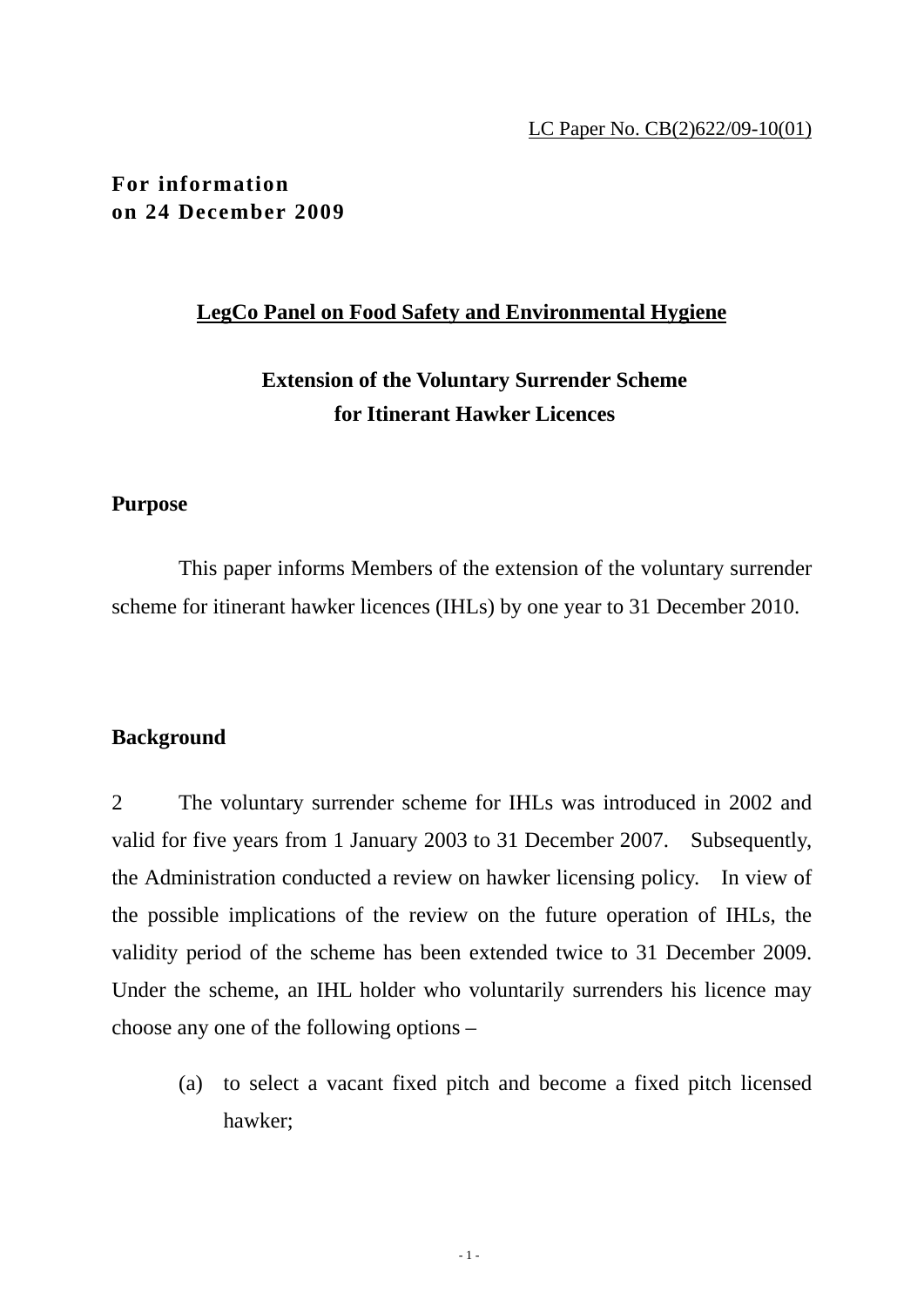- (b) to select a vacant stall in public markets and enjoy certain concessionary rental arrangements; or
- (c) to receive an ex gratia payment (EGP) of \$30,000.

3. At its meeting on 14 April this year, the Legislative Council Panel on Food Safety and Environmental Hygiene supported the Administration's proposed policy direction on hawker licensing, including issuing new Itinerant Hawker (Frozen Confectionery) Licences (i.e. "small ice cream vendor" licences). As all holders of such licences at the time indicated that they would not surrender their licenses under the scheme, the expiry date of the scheme for this type of licences was advanced to 31 May this year. As for other types of IHLs, the policy review concluded that the prevailing policy of not issuing those licences should be maintained and that the voluntary surrender scheme would expire on 31 December 2009 as scheduled.

4. As at 30 November 2009, a total of 436 IHL holders had voluntarily surrendered their licences under the scheme. Among them, 340 opted for EGP, 70 selected vacant fixed pitches and 26 selected vacant market stalls. The remaining 490 IHL holders (small ice cream vendors excluded) continued their operation.

# **Considerations**

5. Recently, a number of hawker associations requested for an extension of the validity period of the voluntary surrender scheme, in order to allow more time for IHL holders to consider whether to surrender their licences and how to choose from the options available. Itinerant hawkers may need more time to make a decision that has a bearing on their livelihood, as they all come from the

 $-2-$